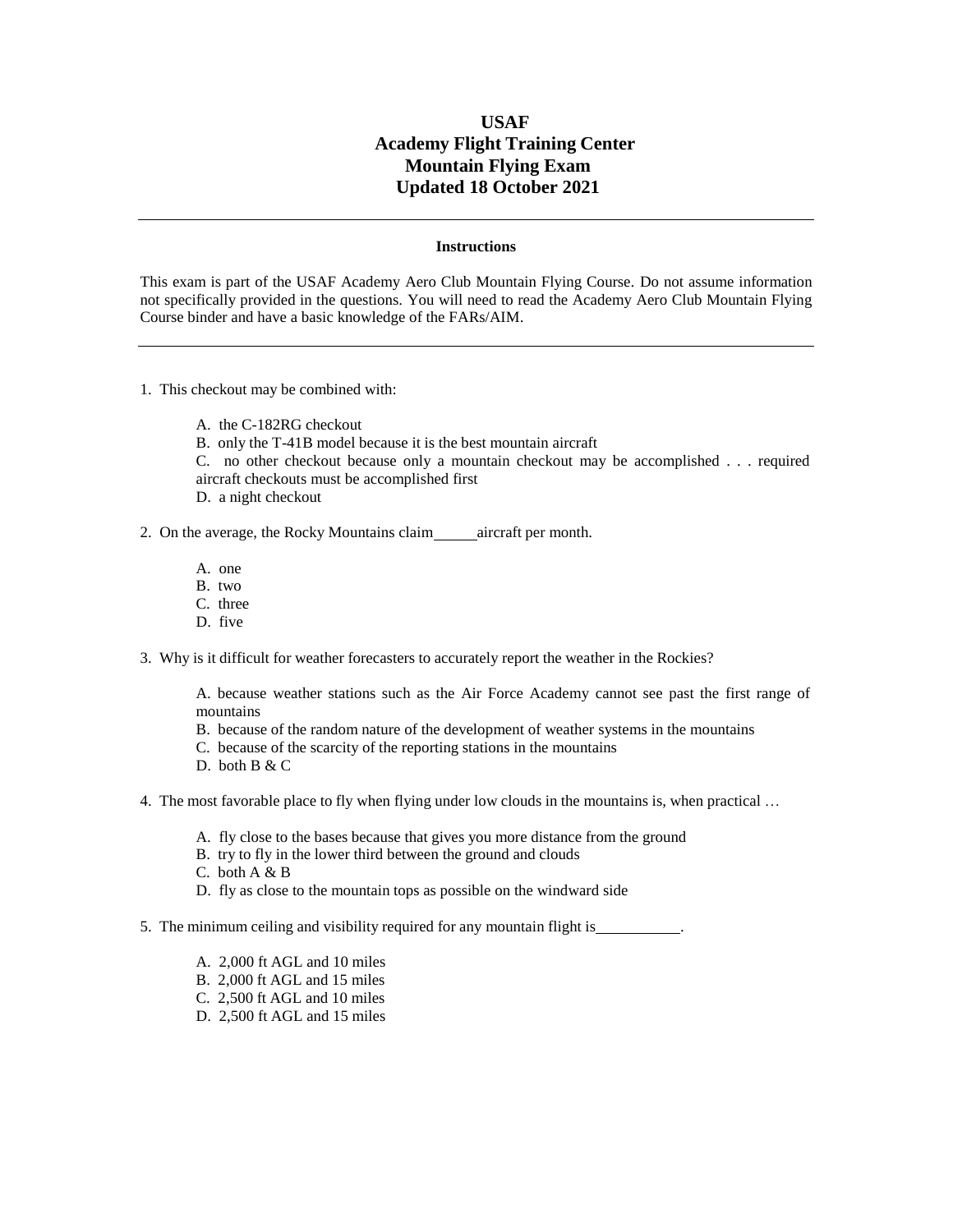6. If almost all reporting stations are located in valleys, what reported ceiling is recommended and why?

A. only 2,000 ft is recommend because that will almost always guarantee a safe margin

B. 6,000 to 8,000 ft is recommended because a 2,000 ft ceiling at the valley airport could mean there is no way in from altitude

C. only 2,000 ft is recommended if there is 25 miles visibility because that will guarantee you a hole in the ceiling.

D. twice the distance from the reporting station to the top of the tallest peak within 25 miles.

- 7. The maximum reported winds aloft for a mountain flight are \_\_\_\_\_\_.
	- A. 25 MPH
	- B. 25 Knots
	- C. 30 MPH
	- D. 30 Knots

8. Valley fog is most likely to spread when the temperature/dew point spread is within .

- A. 5 degrees Celsius
- B. 5 degrees Fahrenheit
- C. 2 degrees Celsius
- D. 2 degrees Fahrenheit
- 9. Why should a landing at an airport with ground fog not be attempted?
	- A. it is illegal
	- B. vertigo and slant range effect
	- C. both A & B
- 10. Wind force/velocity over mountain ranges can almost double or triple because of the venturi effect.
	- A. true
	- B. false
- 11. Mountain ranges are primarily oriented parallel to the prevailing winds aloft.
	- A. true
	- B. false
- 12. The barometric pressure at the top of a ridge will if winds are blowing across it.
	- A. rise
	- B. fall
	- C. stay the same
- 13. "Valley breezes" originate in the mountains and then flow into the valleys.
	- A. true
	- B. false
- 14. The length of a typical mountain wave is \_\_\_\_\_.
	- A. between 2 nm and 25 nm
	- B. between 3 nm and 30 nm
	- C. between 4 nm and 40 nm
	- D. approximately 50 nm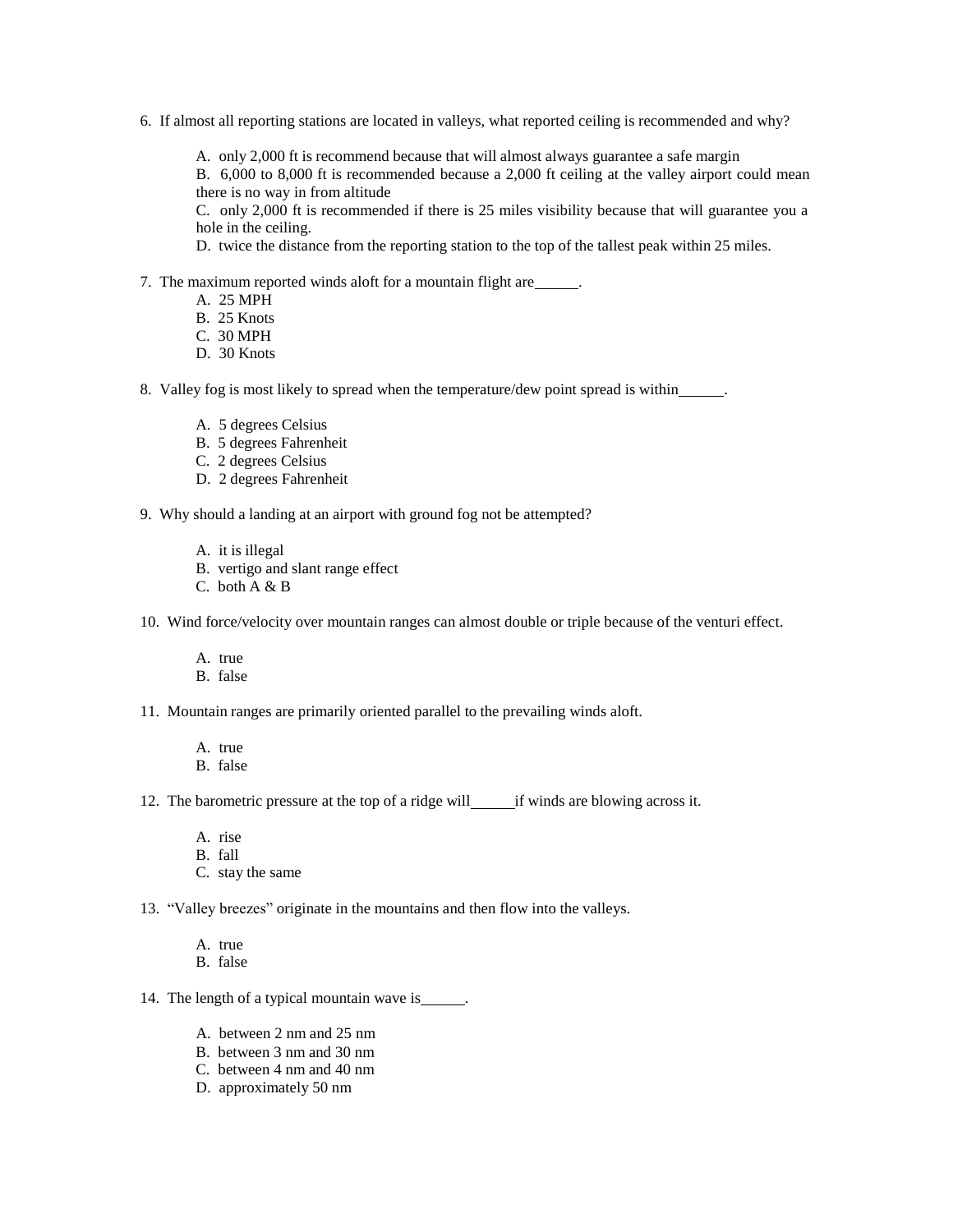- 15. Mountain waves only form with the presence of mountain wave clouds.
	- A. true
	- B. false
- 16. Where is turbulence most severe in standing rotor clouds?
	- A. just below the wave crests
	- B. below mountain top level
	- C. both A & B
	- D. within 5 nm of the cloud anvil
- 17. Up and down drafts in excess of 5,000 ft/min could be encountered in areas occupied by rotor clouds.
	- A. true
	- B. false
- 18. The best place to fly when your course parallels mountain wave activity is \_\_\_\_\_\_.
	- A. in the updraft
	- B. in the downdraft
	- C. just don't
	- D. A or C
- 19. When flying an upsloping canyon:
	- A. fly in the center because that gives the most maneuverability
	- B. fly on the updraft side
	- C. fly on the downdraft side
- 20. When canyon flying, one should fly down slope.
	- A. true
	- B. false
- 21. The best course reversal technique for most pilots is .
	- A. a hammerhead turn
	- B. a chandelle
	- C. a steep turn
	- D. a split "S"
- 22. The minimum safe altitude recommended for crossing a ridge in the mountains is .
	- A. 2,000 ft in turbulent air and 1,000 ft in smooth air
	- B. 1,000 ft in turbulent air and 500 ft in smooth air
	- C. 3,000 ft in turbulent air and 1,500 ft in smooth air
	- D. 4,000 ft in turbulent air and 2,000 ft in smooth air

23. Could you legally fly through Independence Pass if the current ceilings in that area were reported by the area forecast to be 13,000 ft broken (refer to Denver Sectional)?

- A. yes
- B. no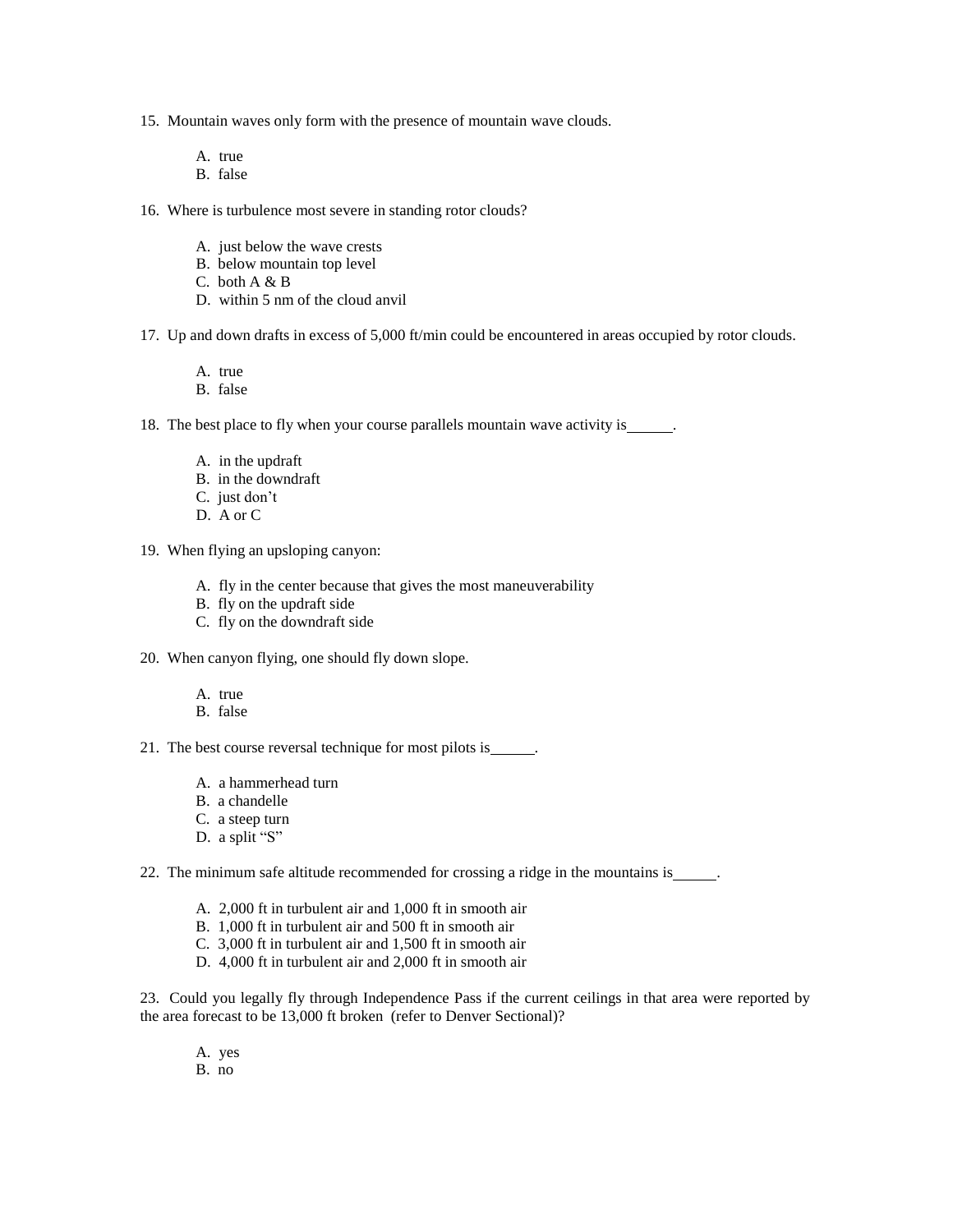- 24. What is the highest altitude a pilot may fly without oxygen?
	- A. 15,500 ft MSL
	- B. 12,000 ft MSL for no more than 30 minutes
	- C. 13,999 ft MSL for no more than 30 minutes
	- D. 12,500 ft MSL for no more than 30 minutes
- 25. When flying in the mountains, the best assurance against getting lost is to trust your instincts.
	- A. true
	- B. false
- 26. During an emergency landing:
	- A. you should always try to avoid aircraft damage, therefore, avoiding bodily harm
	- B. use disposable structures on the aircraft to absorb the violence of stopping
	- C. you should start crying and curse the instructor that gave you your mountain checkout
	- D. attempt to stall the aircraft going up slope to slow down as soon as possible, avoiding damage
- 27. When crossing a ridge, cross it at a 45 degree angle to \_\_\_\_\_\_.
	- A. take advantage of updrafts
	- B. improve forward visibility
	- C. give yourself a way out should you have to turn back
	- D. avoid downdrafts
- 28. Explain (spell out) I  $M$  S A F E
- 29. The type of hypoxia that is most likely to affect a pilot flying in the mountains is \_\_\_\_\_.
	- A. hypemic hypoxia
	- B. histo-toxic hypoxia
	- C. stagnant hypoxia
	- D. hypoxic hypoxia
- 30. Density altitude is  $\qquad \qquad$ .
	- A. what is indicated on the altimeter when the altimeter is set to 29.92

B. approximately 6,500 ft at the Air Force Academy when the temperature is approximately 2 degrees Celsius

C. the altitude in standard air where the density is the same as the existing air density. It is affected by the pressure, temperature, and moisture content of the air D. both B & C

- 31. Calculate pressure altitude given the following conditions: altimeter 31.12 and field elevation 7835 ft.
	- A. 6635 B. 9035 C. 7835 D. none of the above
- 32. It is important to lean the aircraft mixture out to the airport elevation.
	- A. true
	- B. false